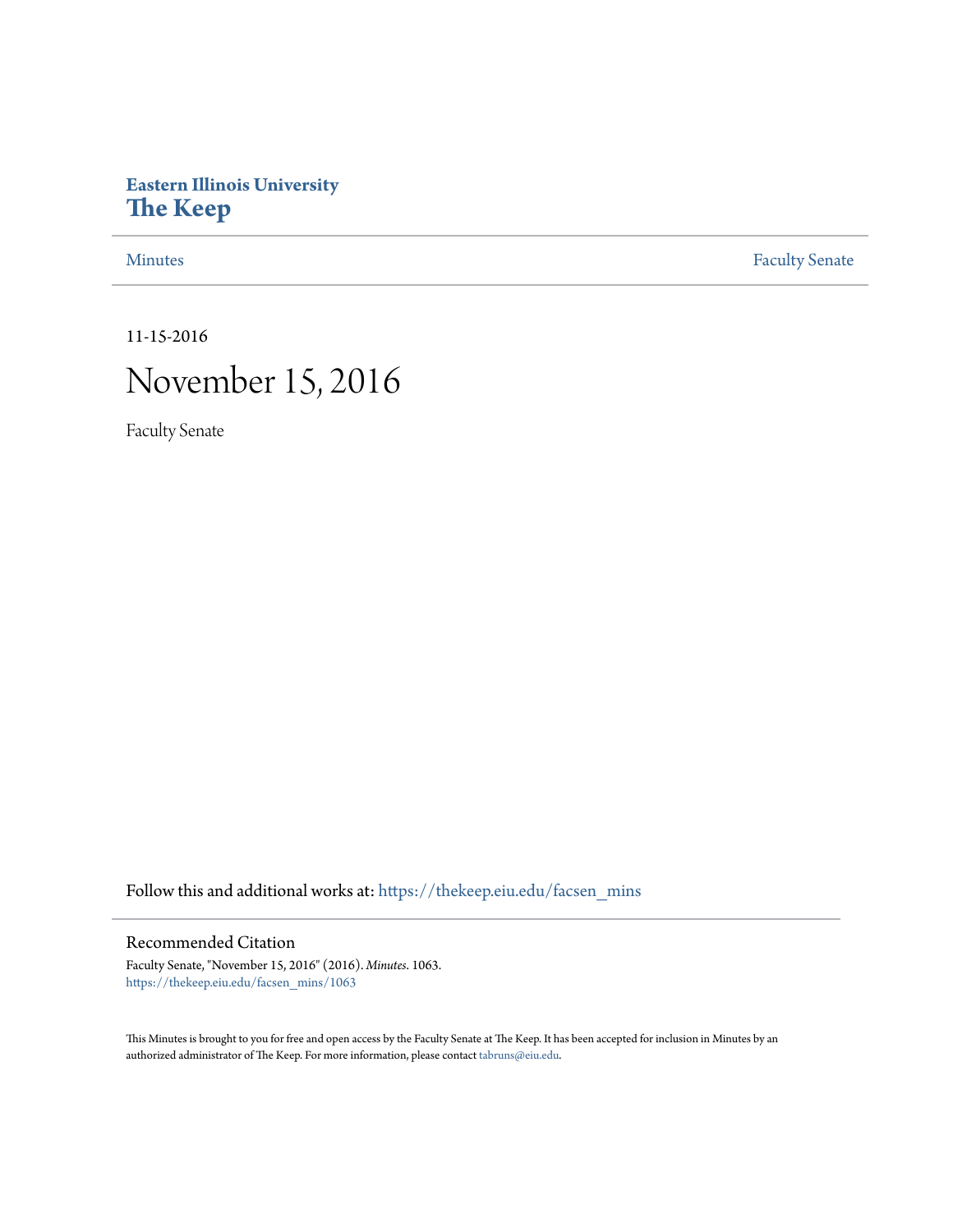#### EIU Faculty Senate Minutes November 15th, 2016, 2:00 – 3:50 PM Booth Library Conference Room

I. Attendance and Welcome 2:00 PM \*Welcome – Chair Jemmie Robertson \*Senators in Attendance – T. Abebe, T. Bruns, E. Corrigan, S. Eckert, S. Gosse, B. Hung, J. Oliver, J. Robertson, G. Sterling, J. Stowell, J. Waller, C Wharram, B. Young, B. Berglund (Student Senate) \*Guests in Attendance – J. Blitz (UPI), B. Lord (AA), S. Nusbaum (DEN), A. Shelton (CAH)

II. Approval of Minutes from Nov. 1st, 2016 2:00-2:05 PM \*Motion – B. Young \*Seconded – T. Bruns \*Discussion – spelling error noted (Robertson), Waller – not in attendance (remove)  $*Vote - 12$ , No - 0, Abstentions - Waller

### III. Committee Reports 2:05-2:30 PM

- 1. Executive Committee
	- Robertson reviewed meeting with Pres Glassman on Nov 14th. Vitalization process was discussed specifically work group #7 as well as when Faculty Senate could review recommendations. He stayed firm on current process and flow of information. December  $15<sup>th</sup>$  all recommendations will be available for review. We won't be in session after Dece 15<sup>th</sup>.
	- Eckert do we need to schedule an additional session after Dec  $15<sup>th</sup>$
	- $Robertson possibly something to consider$
	- Robertson Also spoke about prospective AY16-17 funding time again to advocate with Springfield for full funding. EIU has received \$24 million of \$26 million of the 'stop-gap' funding. MAP funding from AY15-16 has also been received. No Spring 16-17 funding has been negotiated or received yet, as well as no AY16-17 MAP funding. President Glassman remains optimistic that EIU will receive at least \$8 million
	- Waller President Glassman promised that all work group discussions/minutes will be made public so we know how conclusions were reached. That has not happened. Not a transparent process.
	- Stowell he did not address that in our meeting yesterday. Shared comments as a work group chair.
	- Waller although President Glassman promised transparency, some key discussions and decisions occurred in email discussions – seems like it was done secretly.
	- Eckert adds comments about the use of email discussions not included in work group minutes.
	- Hung from my experience on work group, not informed of any requirement to make our emails public. Minutes and meeting times were published. But I was never on notice that my emails were to be gathered and published.
	- Stowell neither did I receive such instruction regarding emails
	- Sterling a real concern is that work group #7 had extensive conversations outside of their open meetings substantive discussions occurred but not in the public domain. No discussions about future of philosophy department in public.
	- Stowell there was a private card sorting/submission process utilized.
	- Eckert yes, the work group procedures have been unsatisfactory lack of minutes, lack of details and info
	- Blitz emails are subject to the Freedom of Information Act if you want access to emails. If you phrase it properly you should be able to gain access to emails.

#### 2. Elections Committee

- Stowell one volunteer (Yordan S. Yordanov BIO) applied for at-large CAA replacement position for Deb Reid
- Recommendation to approve Yordan foe one-semester replacement
- Motion Young
- Seconded Eckert
- Discussion none
- Voting unanimous  $(Yes 13, No 0)$
- 3. Nominations Committee
	- Robertson (for Rosenstein) Library Advisory Board B. Young has agreed to fill in for Mary Simpson, and Rosenstein will put out a call to fill Carrie Dale's position (unable to serve based on class schedule conflict).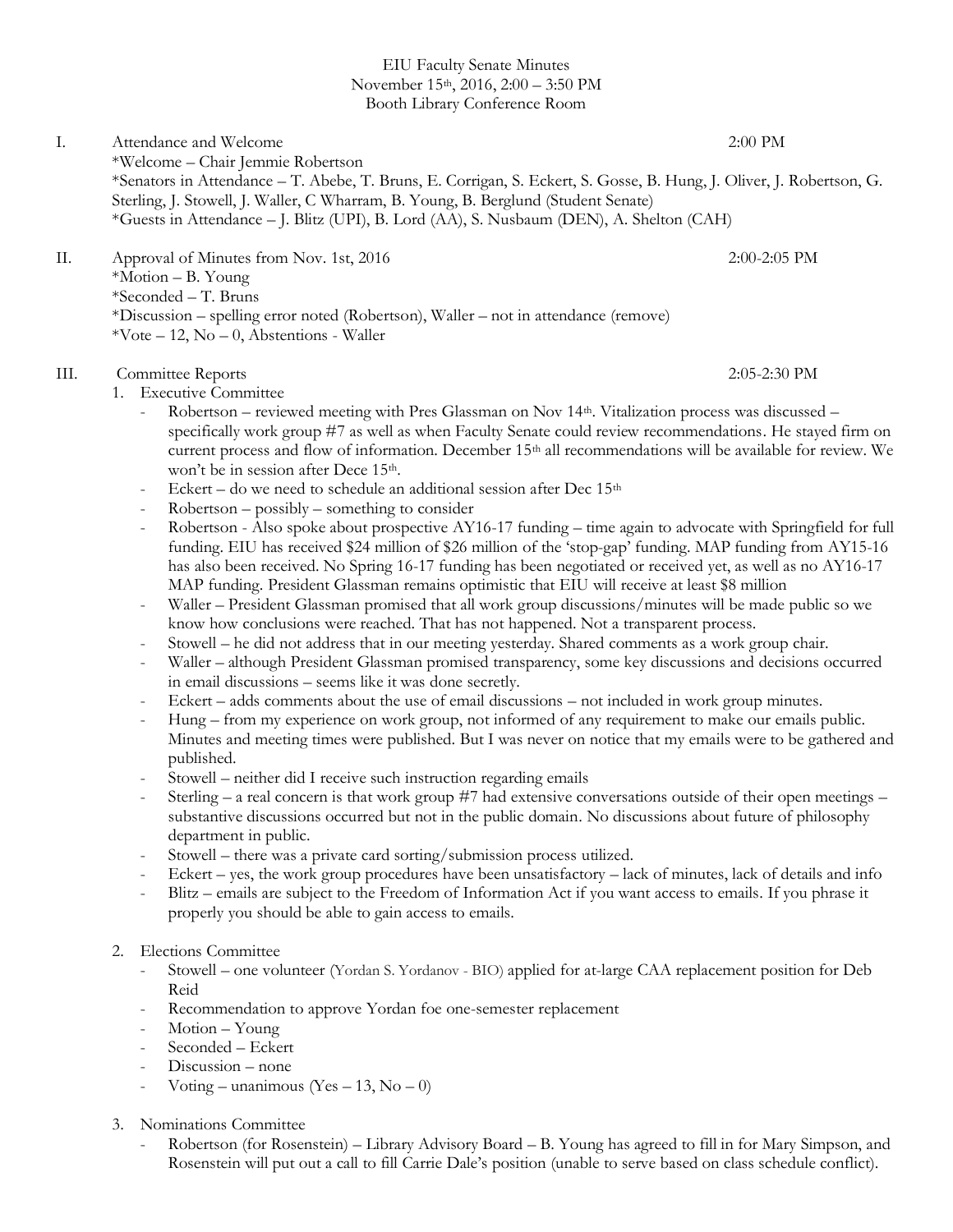#### 4. Faculty-Staff Relations Committee

- Hung went to staff senate meeting last wed. Large part of meeting was focused on report from Kelly Miller from Admissions. Discussed findings from campus survey report - circulated survey card on various aspects of recruitment. She reported on a variety of items from student survey: 1) 3 attractive elements – Greek life, student newspaper, volunteerism-community engagement; 2) new changes for financial aid – can apply two years in advance – but weak response (probably due to lack of state funding to support  $ACT$  test taking)  $=$ high schools have been unable to pay for the test  $= ACT$  scores are delayed because ACT testing is delayed, large number of HS seniors are now taking ACT in Fall of senior year rather than Spring of junior year, 3) EIU Commitment to Excellence – has been updated, new policy (incentive) is that if your GPA increases into a higher range, your scholarship amount will increase as well, 4) on-campus recruiting is very influential – if a personal connection is developed with someone at a school, often that student chooses that school, 5) Office of Admissions – has filled 3 vacancies – transcripts and 2 recruiters (latino students & Chicago suburbs), 6) ongoing counseling available on campus, 7) looking for permission for outside consulting firm to help with marketing to better target specific markets – money would be 'well spent', 8) All Illinois campuses are behind in recruitment #s – except U of I and UIC – summary of campus survey report. Change in overtime law – starts in Dec – policies need to be finalized by Dec – if you make less than \$47, 476 you are eligible for overtime. Union contracts will need to be adjusted, if necessary. Will need to be handled case-by-case – end result will not be a reduction of pay for the affected staff. New IBHE chair Tom Cross visited EIU this semester – will proceed with a more aggressive approach in Springfield for higher education funding, specifically to help first generation students to succeed.
- 5. Faculty-Student Relations Committee
	- Waller meeting with Luke Wheatley will coordinate political activities next semester
- 6. Awards Committee
	- Young  $I$  want to note that recipients of ACA have been notified  $a$  few among us today. Resolution that the Faculty Senate recognizes the recipients – and thanks to the UPI for negotiating the monetary award.
	- Young thanks to the FAC SEN member who served on the ACA committee (Corrigan)
	- Young Resolution = Faculty Senate commends the recipients of the ACA and the ACA committee
	- Seconded Hung
	- Vote unanimous  $(13, 0)$
- 7. Faculty Forum Committee
	- Bruns no report
- 8. Budget Transparency Committee
	- Sterling no report
- 9. Ad hoc Committee on Extracurricular Athletics - Wharram – no report
- IV. Communications
	- 1. Faculty Senate Minutes from Nov. 1st, 2016
	- 2. CAA Minutes from Nov. 3rd and 10th, 2016
	- 3. Email and document from Marita Gronnvoll regarding potential CAA bylaws revisions
		- Robertson proposal to make CAA more streamline, reduce membership, future discussion may be needed

V. Provost's Report: Provost Blair M. Lord 2:30-2:40 PM

- Lord – update on search for A V P Enrollment Management – committee still working towards fruitful completion of the process. November EIU Open House attendance – data from Kelly Miller = 282 attendees compared to 305 last year. 100+ more than the first open house in October 2016 – positive result based on current level of 'consumer confidence' in higher ed in Illinois right now. EIU BOT meeting this Friday. Chair Robertson will provide remarks. New Academic program – Health Communications - collaborative degree program – we think that will recruit new students. Next IBHE meeting – Dec 13<sup>th</sup> – new master's program from School of Technology slated to be voted on. - Gosse – any help coming for transfer programs? – to design programs for transfer students?

- Lord – discussions occurring – we need to get more intentional about this – a group is in the works to more effectively market to transfer students – President Glassman is anxious about this – working towards a comprehensive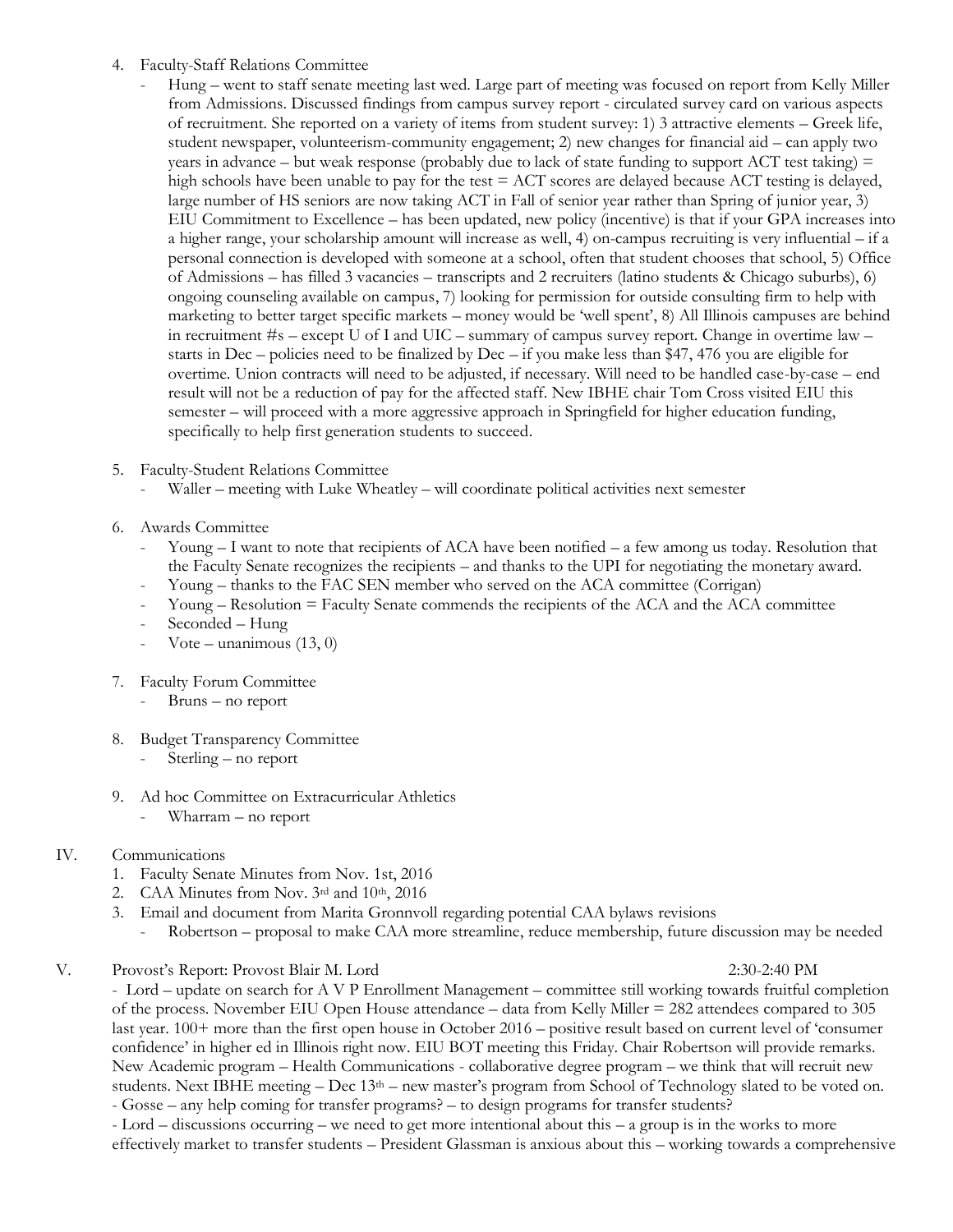marketing plan – consultant on campus last week to provide advice – we need to 'spin' negative perception on EIU that was created last year - Without a VP for Advancement this falls under the President Glassman.

- Gosse – small tasks should be able to completed internally – but help is coming for bigger tasks, correct?

- Lord – we are aware and hopefully support is coming

- Abebe – we will be discussing/communicating on campus the sensitive EIU Vitalization topics and happenings – I appeal to you personally to help us in this process (influence these conversations) specifically to the external community – a few words can do a lot of damage.

- Lord – I am aware of the challenge and we will share your concerns with my colleagues. Just a few words created a negative news cycle last year.

- Stowell – where is the digital channel (WEIU/PBS) process at as of today?

- Lord – the 'spectrum' auction – it is still ongoing – since we are participating, we are required to not make comments. If we do not get sold, we will have to repackage our station. If we keep our license and repack – we will have a small window to request federal funding support to help pay the costs of upgrades – \$1,000,000+. No final decisions made yet. The auction is still open. Once we can speak freely on EIU's status, we will share the details. - Stowell – estimated timeline?

- Lord – no specific details to share at the moment.

- Waller – based on your understanding of the EIU Vitalization process, is the administration committed to transparency? If so, does that extend to deliberations of committees?

- Lord – the President responded to some of this yesterday with the executive committee - there are two places where there are open-discussion opportunities – 'draft reports' and after 'final draft of recommendations are submitted'.

- Bruns – is that period of open dialogue after Dec 15?

- Lord – yes

- Bruns – maybe the term 'final report' due on Dec 15 is causing unnecessary anxiety?

- Lord – maybe – the work group is done working on it by Dec 15, but not the institution

- Sterling – concern – no one will be on campus on Dec  $15<sup>th</sup>$ 

- Lord – no final decisions will be made around Dec  $15<sup>th</sup>$  – months of discussion to come

- Waller – 'timing' of the discussions is critical – especially if the decision to 'terminate' a department

- Lord – referring to J. Robertson – you heard the president reinforce this – any comments to share

- Stowell – I actually asked the question at the meeting with the President – as a work group chair, we have other steps to complete after we return in January and February – to receive input on ideas that we are developing.

- Sterling – the concern (fear) is if work group #7 recommendations will actually become 'finalized' at the EIU BOT meeting in January.

- Eckert – according to UPI contract terms, there is a Jan 20<sup>th</sup> deadline for proposals submitted to the Program Elimination Review Committee. That is not a deadline that these reports have been targeting?

- Lord – correct, that is my understanding.

- Robertson – Fac Sen input will be valued after the Dec 15<sup>th</sup> deadline of final recommendations. I also raised the issue/concern of the timing of the January 18<sup>th</sup> EIU BOT meeting.

- Abebe – the issue is that when our (Faculty Senate's) opportunity comes to give feedback, the opportunity will have already passed. Our suggestions have not been considered. I feel like we have been dismissed in this process.

- Lord – I do believe that Pres Glassman wants the input from the Faculty Senate before he finalizes decisions.

- Bruns – the departments now have the opportunity to respond to work group recommendations – where is the chance to 'respond to the response'? (Work groups responding to department responses)

- Lord – between Dec 15 and Jan 15th

- Hung – a specific timeline would be helpful for when 'concrete decisions' are to be made – lack of clarity may be fueling 'speculation' and causing anxiety/concern.

- Robertson – we will carry these concerns forward to President Glassman again to seek greater clarification

- Hung – as a member of the work group (speaking as myself) – I am looking forward to getting response from the departments/units – but I am not sure who actually received the recommendations and not sure who is planning a response. I have talked to the work group chair – requested an answer from the liaison committee, but not sure I have received a significant answer to this question. Ideally, any feedback received will hopefully make our work group recommendations stronger. Still in a 'wait and see' position…

#### VI. Other business, if time allows

- Wharram – there is a resolution that has been authored regarding how Faculty Senate should respond to the work group reports/recommendation – where we fit in on this process. We want to carefully express our position on this. - Young – speaking as one of the authors of the resolution, we want to acknowledge all volunteers serving on the work groups, and to thank President Glassman for taking time to address us about the process. We still have questions but I suggest we acknowledge what has occurred.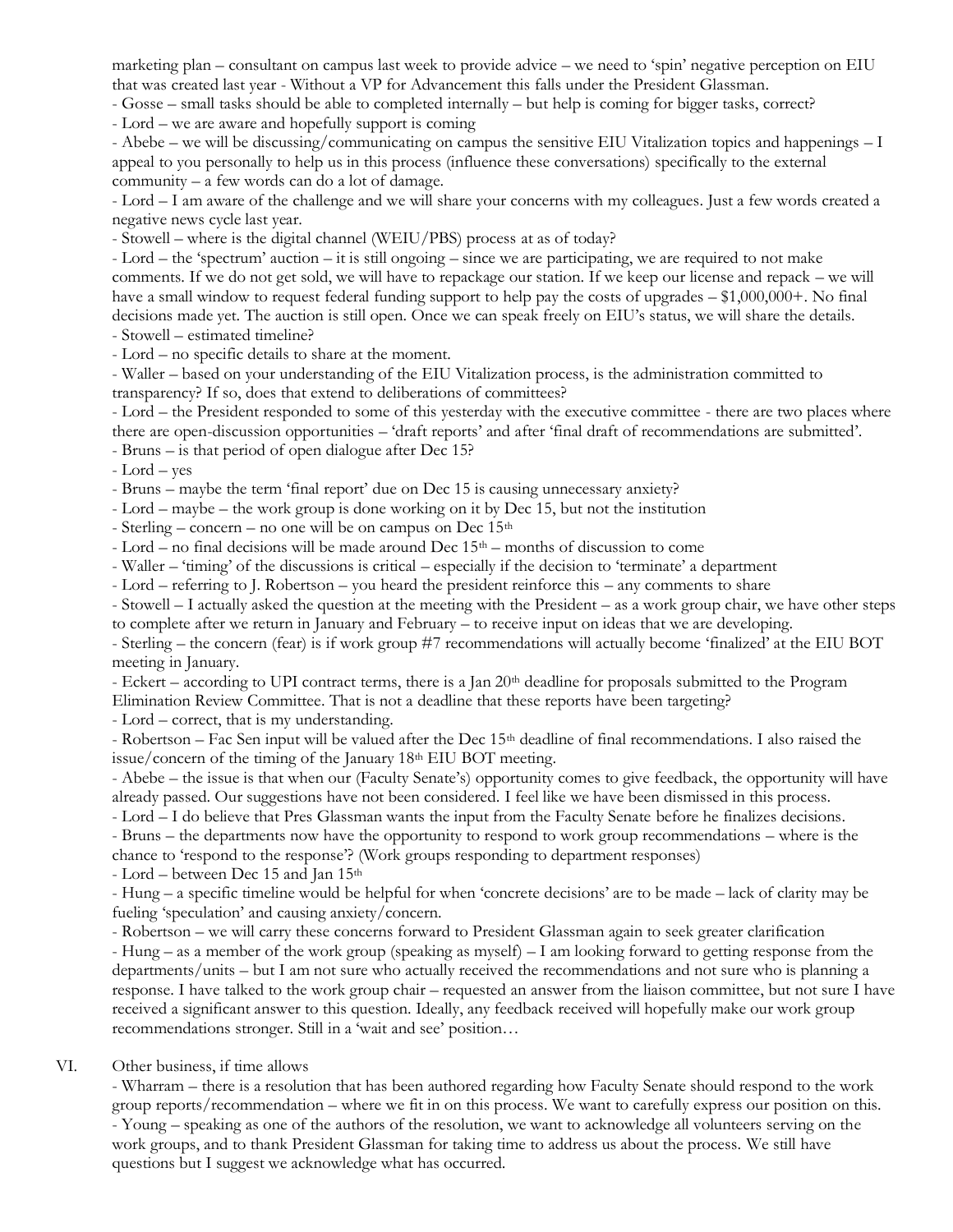- Abebe – a few questions...I have talked to CC. Wharram about this resolution.  $3^{rd}$  paragraph – 1<sup>st</sup> sentence – The term 'endorses' may be too strong, and I am not sure I am comfortable using it. Also, I'm not clear on what the President's charge to the work groups is? Can we refine this statement?

- Wharram – the President's charge was for the work groups to consider 'centrality' of each program to the overall mission of the university

- Young – the language of the resolution comes from the Vitalization document/website. And we have accurately expressed to the President that P/L statements are only 1 measure in the process.

- Corrigan – charges are on the Vitalization website, separate charges for each work group listed, centrality only listed for one work group, and the P/L discussion was here with Faculty Senate

- Eckert – clarifies on the intention of the charge for work group #7

- Bruns – maybe the intention of the resolution is to 'remind' Dr Glassmann and work group members that the process should be focused around central mission of the university

- Sterling – work group members probably need a 'reminding' as well

- Abebe – maybe change the word 'endorses' to 'notes' or 'reminds' – I am not comfortable endorsing anything at this point. A reminder of how we declined 'endorsing' candidates for each work group. If we had done that, we would have no recourse today.

- Wharram – I will consider that as an 'important' friendly amendment. I see why the change in terms is important.

- Young – we are affirming, but no problem in changing the word to accept Abebe's caution.

- Wharram – what about 'affirms'?

- Waller – I dislike the tone of the resolution – I don't like 1<sup>st</sup> or 4<sup>th</sup> paragraph – thanking my executioners? I am not happy with the process or work groups – paragraphs  $2 \& 3$  are well written – but I have not seen evidence of work groups 'remembering' their charge in this process.

- Young - I would point out that 'thanks' are expressed to everyone concerned, not only work group #7

- Gosse – we need to avoid mixing messages – this looks like two different messages (resolutions) – a positive & a cautionary message. I reviewed work group recommendations for our department – there were positives in the recommendations, but we seemed to focus on the negative. However, I don't think we are close to a decision point. The President is creating 'chaos', I have been in chaos with several organizations, but out of chaos we should see some significant progress as on organization.

- Hung – the concern is that the data driving decisions is inaccurate – that is difficult to respond to because it seems like we are not sharing the same premise – we are being forced to respond in a one-page respond - a very narrow 'bandwidth'. We have more to discuss than can actually fit on a 1-page response.

- Robertson – maybe we could break this into two resolutions – paragraph 1 & 4, and then paragraph 2 & 3 - Bruns – I am not against splitting this into 2 resolutions – but I am curious why we are thanking Dr. Glassman for

something he should be doing? This is shared governance, this is transparency-we appreciate this but didn't we expect this?

- Sterling – there have been times that I would have loved that someone would have read my concerns and replied

- Abebe foundational question why is this resolution necessary?
- Corrigan going on 'public record' to make a statement about this process
- Waller because paragraph  $2 \& 3$  are important reminding committees of their charge
- Abebe so let's stay with one resolution not two
- Robertson let's have a vote on either keeping 1 or 2 resolutions
- Robertson motion #1 'All in favor of dividing Wharram's statement into two resolutions'

- Hung - second

Favor –  $4$  ....Opposed –  $6$ ......Abstain – 3

- Robertson – Opposition carries – resolution will not be divided into two separate resolutions

- Stowell - motion to approve resolution as a whole

- Hung – second

Discussion – Bruns – proposes edits to the resolution – cutting a few sentences and melding paragraphs

- Abebe I second it the last sentence is the most important in that paragraph
- Bruns add more editing suggestions
- Stowell why are we opposed to thanking people for their efforts?

- Wharram – true - we are actually just acknowledging them

- Sterling – because there is the perception that work group #7 did not put proper effort/due diligence into the process

- Eckert  $-$  I don't think we can be that judgmental about work group  $\#7$
- Stowell and some did not volunteer they were assigned

- Sterling – I don't think you can justify making decisions about cutting programs without meeting face to face as a work group. Recommendations for departmental eliminations were made without meeting in person.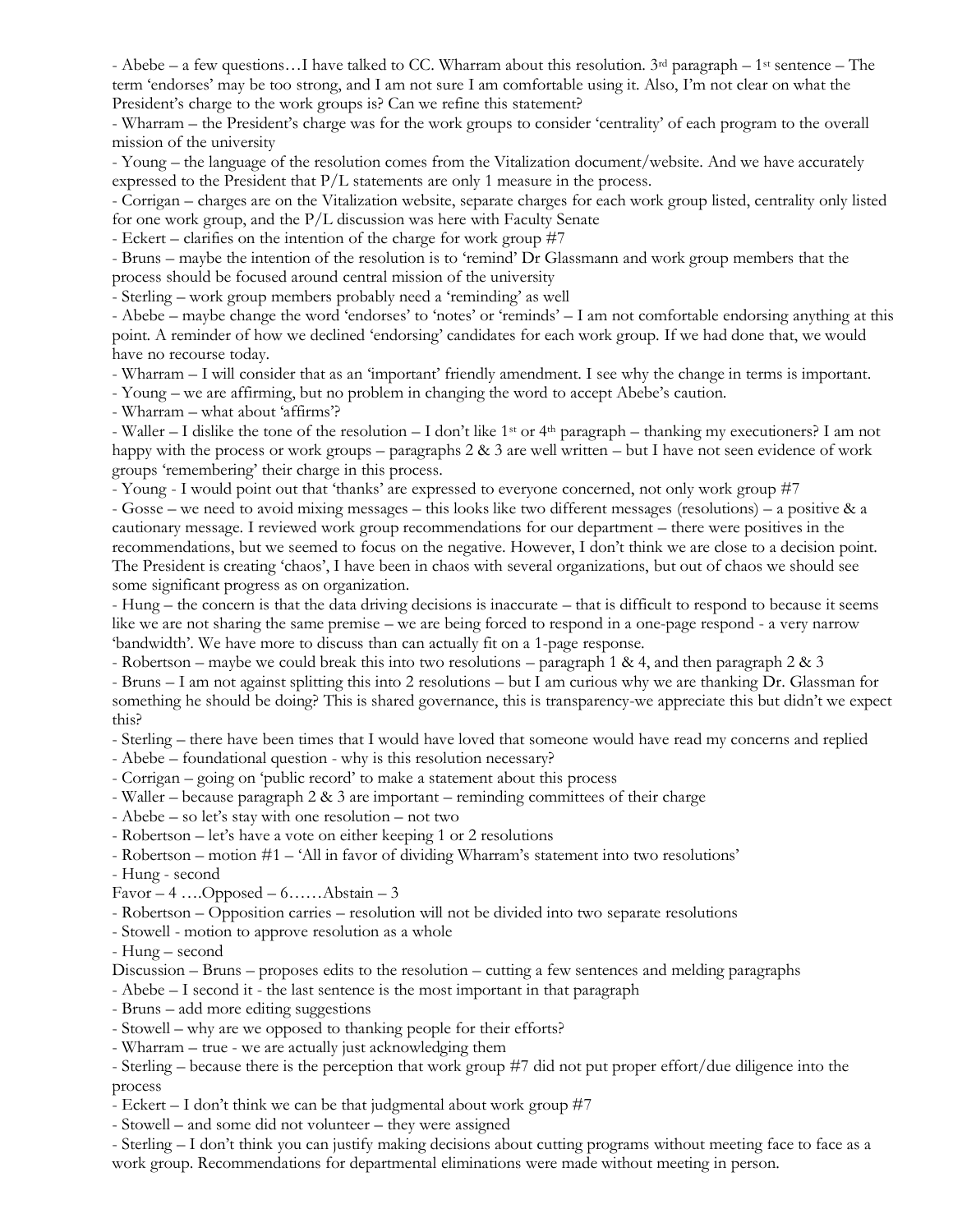- Bruns by striking the 'thank you' sentence, we still are not 'slamming' any work group
- Hung if authors accept these proposed edits, it would only be a friendly amendment
- Bruns 1<sup>st</sup> paragraph suggestion is to cut 2<sup>nd</sup> sentence of 1<sup>st</sup> paragraph, and then combine 1<sup>st</sup> sentence of 1<sup>st</sup>

paragraph with 2nd paragraph. End result is 2 paragraphs…adds additional editing suggestions ('friendly amendments')

- Robertson do authors accept friendly amendment?
- Young and Wharram no objections
- Robertson reads amended resolution
- Abebe suggestion add a comma after the word 'whole'
- Young and Wharram accepted
- Gosse how about the word 'being' still applicable? are the work groups still meeting? –
- Sterling yes, so the data is still 'being' used
- Many senators provide additional editing comments/suggestions
- Resolution authors accept proposed edits
- Robertson vote on amended resolution: (Bruns & Hung)

The Faculty Senate appreciates President Glassman for presenting to Senate a review of the Vitalization Project at the October 18th session of the Faculty Senate, noting the principles guiding its overall methodology. Given our ongoing concerns about the data being used by the work groups, Faculty Senate relies upon the President's assurance that departmental P&L analyses are to be understood as only one measure, and not necessarily the most important, of the value of that unit to the University as a whole.

Faculty Senate further affirms the principle expressed in the President's charge to the work groups as a whole, and stressed by him at Faculty Senate, that the quality of our academic programs and their centrality to the overall mission of the University are vital to any assessment of their value (actual and potential). Faculty Senate takes note of and emphasizes the crucial function of every final report in determining the long-term vitality of Eastern Illinois University

[EIU Faculty Senate](http://castle.eiu.edu/facsen/members.php) November 15th, 2016

 $Yes - 12$ ,  $No - 0$ , Abstention – Gosse

- Robertson – finalized copy will be emailed to faculty, DEN, posted on website

--------------------------------------------------------------------------------------------------------------------------------------------------

- Hung – discusses U of I resolution for 5-year funding proposal - a model for guaranteed funding starting at the 2015 AY funding levels in return for reaching some performance standards – including scholarships to under-represented students in Illinois, a % of students from Illinois, % of international students, etc. The bill has 2 sponsors – they are trying to generate support in Springfield at this time. (\* refers to article from Chicago Tribune)

- Eckert – what happens after 5 years?

- Hung – will probably ask for 5 more years of funding

- Robertson – brought up by the Executive Committee yesterday – he liked the idea in that it promoted discussion about funding for higher education across the state, although he did not endorse it. A 5-year funding plan extends beyond the life cycle of legislators.

- Oliver – also mentioned that never has one institution received separate funding from other institutions – this would set a new precedent

- Robertson – except for Chicago State emergency funding last year

- Hung – adds more comments about troubling metrics that U of I is proposing – in particular undergraduate

admissions of Illinois students – that would be a 'killer' for all other Illinois campuses

- Abebe – very concerning because this would represent a 'funding guarantee' for U of I

- Stowell – read the next line about how U of I is already meeting some of these performance standards

- Hung – I am very concerned about this proposal, and I believe we need to respond to this in the near future – Uthis suggests that the U of I is not at all concerned about other campuses across the state - reads a few comments from a developing resolution he has authored.

- Bruns – this could lead to a recommendation for Dr. Glassman that he works with other regional institutions for a counter offer of funding for Illinois regional institutions.

- Senators – offer initial reactions to the U of I proposal, as well as recommendations for Hung's resolution

- Hung – I will forward you the Chicago Tribune article that reported on it